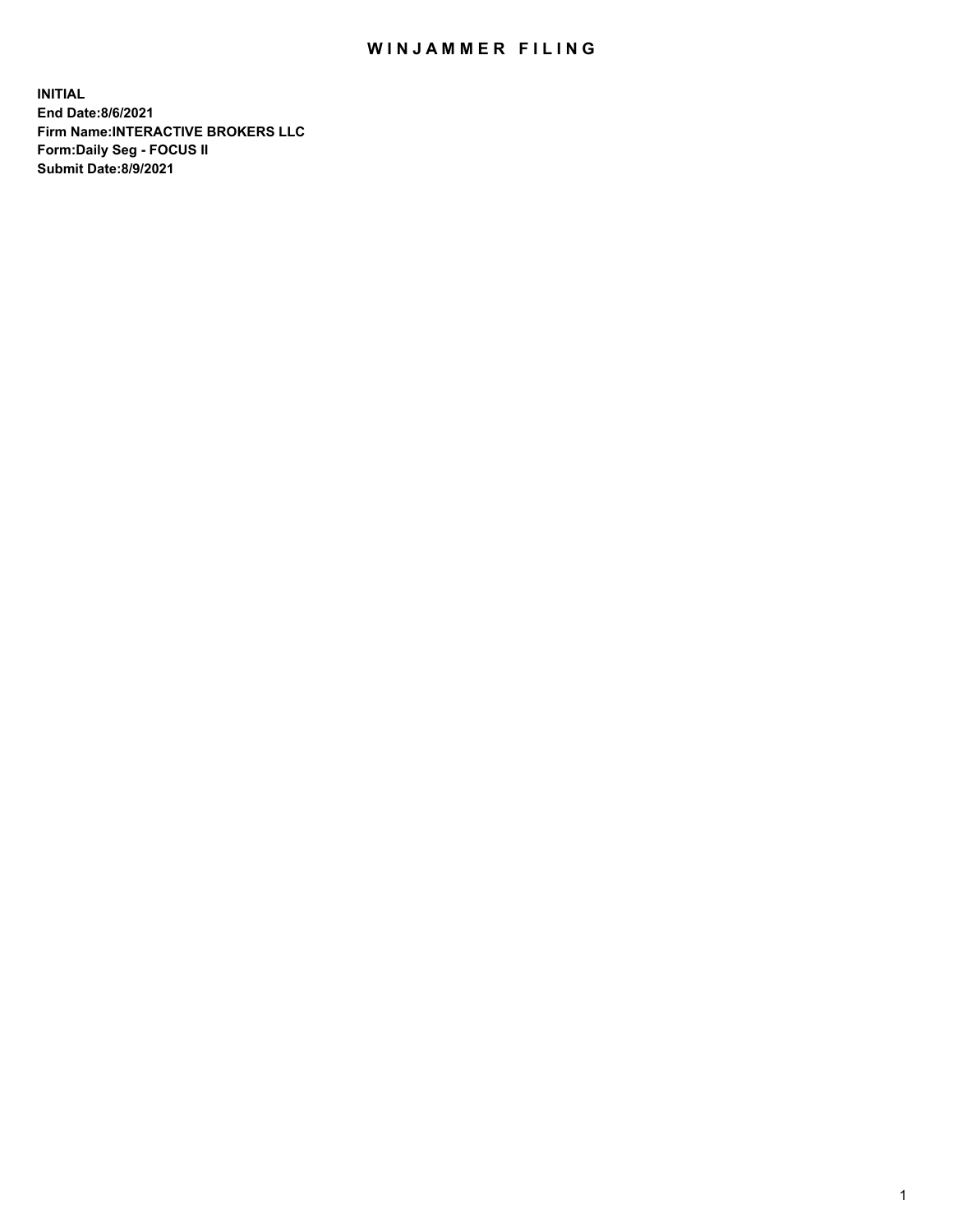**INITIAL End Date:8/6/2021 Firm Name:INTERACTIVE BROKERS LLC Form:Daily Seg - FOCUS II Submit Date:8/9/2021 Daily Segregation - Cover Page**

| Name of Company                                                                                                                                                                                                                                                                                                                | <b>INTERACTIVE BROKERS LLC</b>                                                                  |
|--------------------------------------------------------------------------------------------------------------------------------------------------------------------------------------------------------------------------------------------------------------------------------------------------------------------------------|-------------------------------------------------------------------------------------------------|
| <b>Contact Name</b>                                                                                                                                                                                                                                                                                                            | James Menicucci                                                                                 |
| <b>Contact Phone Number</b>                                                                                                                                                                                                                                                                                                    | 203-618-8085                                                                                    |
| <b>Contact Email Address</b>                                                                                                                                                                                                                                                                                                   | jmenicucci@interactivebrokers.c<br>om                                                           |
| FCM's Customer Segregated Funds Residual Interest Target (choose one):<br>a. Minimum dollar amount: : or<br>b. Minimum percentage of customer segregated funds required:% ; or<br>c. Dollar amount range between: and; or<br>d. Percentage range of customer segregated funds required between:% and%.                         | $\overline{\mathbf{0}}$<br>$\overline{\mathbf{0}}$<br>155,000,000 245,000,000<br>0 <sub>0</sub> |
| FCM's Customer Secured Amount Funds Residual Interest Target (choose one):<br>a. Minimum dollar amount: ; or<br>b. Minimum percentage of customer secured funds required:% ; or<br>c. Dollar amount range between: and; or<br>d. Percentage range of customer secured funds required between:% and%.                           | $\frac{0}{0}$<br>80,000,000 120,000,000<br>00                                                   |
| FCM's Cleared Swaps Customer Collateral Residual Interest Target (choose one):<br>a. Minimum dollar amount: ; or<br>b. Minimum percentage of cleared swaps customer collateral required:% ; or<br>c. Dollar amount range between: and; or<br>d. Percentage range of cleared swaps customer collateral required between:% and%. | $\overline{\mathbf{0}}$<br>$\underline{\mathbf{0}}$<br>0 <sub>0</sub><br>0 <sub>0</sub>         |

Attach supporting documents CH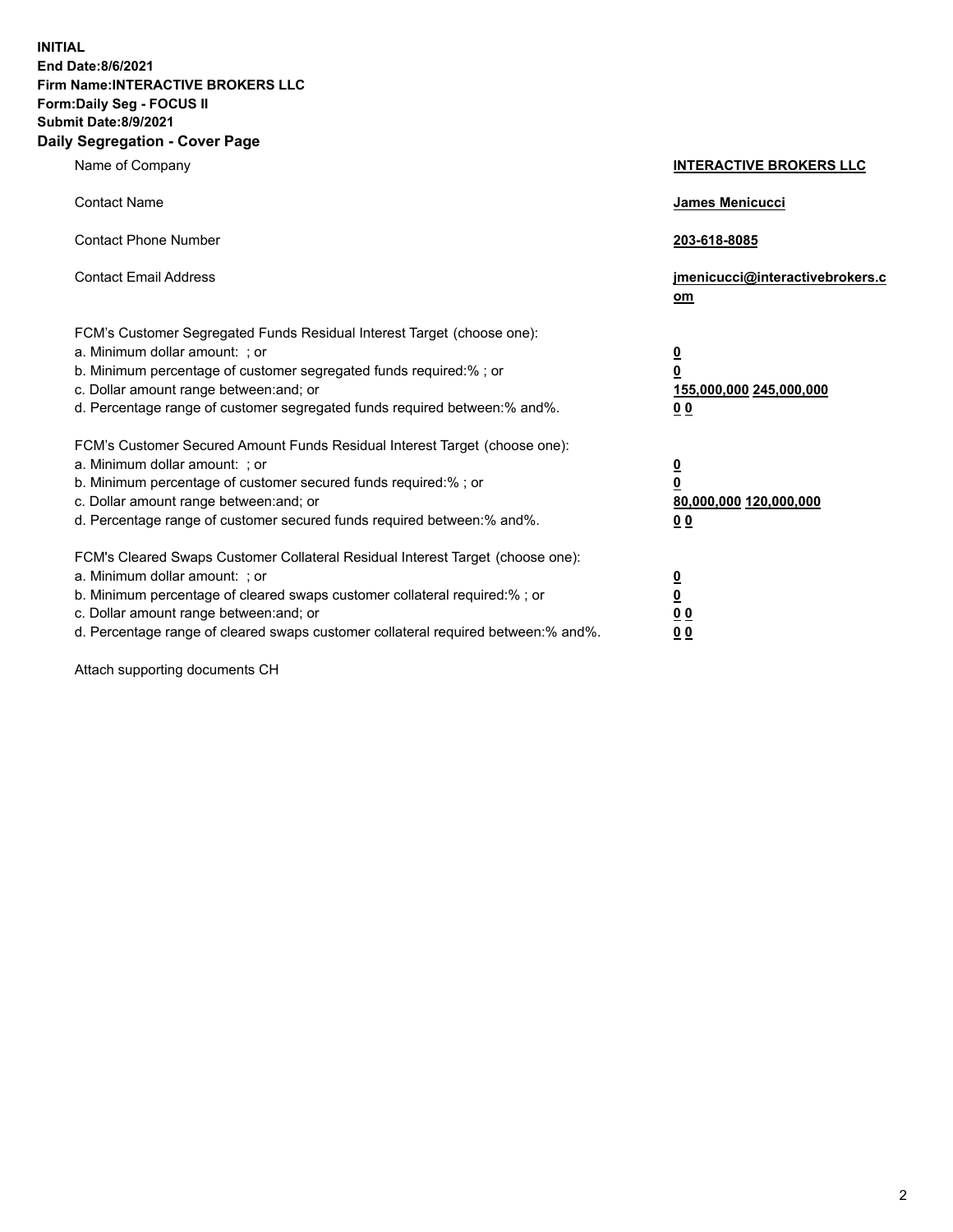## **INITIAL End Date:8/6/2021 Firm Name:INTERACTIVE BROKERS LLC Form:Daily Seg - FOCUS II Submit Date:8/9/2021 Daily Segregation - Secured Amounts**

|                | Dany Ocgregation - Occurea Anioants                                                         |                                  |
|----------------|---------------------------------------------------------------------------------------------|----------------------------------|
|                | Foreign Futures and Foreign Options Secured Amounts                                         |                                  |
|                | Amount required to be set aside pursuant to law, rule or regulation of a foreign            | $0$ [7305]                       |
|                | government or a rule of a self-regulatory organization authorized thereunder                |                                  |
| 1.             | Net ledger balance - Foreign Futures and Foreign Option Trading - All Customers             |                                  |
|                | A. Cash                                                                                     | 498,360,714 [7315]               |
|                | B. Securities (at market)                                                                   | $0$ [7317]                       |
| 2.             | Net unrealized profit (loss) in open futures contracts traded on a foreign board of trade   | 2,061,044 [7325]                 |
| 3.             | Exchange traded options                                                                     |                                  |
|                | a. Market value of open option contracts purchased on a foreign board of trade              | 101,673 [7335]                   |
|                | b. Market value of open contracts granted (sold) on a foreign board of trade                | $-8,613$ [7337]                  |
| 4.             | Net equity (deficit) (add lines 1. 2. and 3.)                                               | 500,514,818 [7345]               |
| 5.             | Account liquidating to a deficit and account with a debit balances - gross amount           | 5,979 [7351]                     |
|                | Less: amount offset by customer owned securities                                            | 0 [7352] 5,979 [7354]            |
| 6.             | Amount required to be set aside as the secured amount - Net Liquidating Equity              | 500,520,797 [7355]               |
|                | Method (add lines 4 and 5)                                                                  |                                  |
| 7.             | Greater of amount required to be set aside pursuant to foreign jurisdiction (above) or line | 500,520,797 [7360]               |
|                | 6.                                                                                          |                                  |
|                | FUNDS DEPOSITED IN SEPARATE REGULATION 30.7 ACCOUNTS                                        |                                  |
| $\mathbf{1}$ . | Cash in banks                                                                               |                                  |
|                | A. Banks located in the United States                                                       | 57,682,598 [7500]                |
|                | B. Other banks qualified under Regulation 30.7                                              | 0 [7520] 57,682,598 [7530]       |
| 2.             | Securities                                                                                  |                                  |
|                | A. In safekeeping with banks located in the United States                                   | 349,991,500 [7540]               |
|                | B. In safekeeping with other banks qualified under Regulation 30.7                          | 0 [7560] 349,991,500 [7570]      |
| 3.             | Equities with registered futures commission merchants                                       |                                  |
|                | A. Cash                                                                                     | $0$ [7580]                       |
|                | <b>B.</b> Securities                                                                        | $0$ [7590]                       |
|                | C. Unrealized gain (loss) on open futures contracts                                         | $0$ [7600]                       |
|                | D. Value of long option contracts                                                           | $0$ [7610]                       |
|                | E. Value of short option contracts                                                          | 0 [7615] 0 [7620]                |
| 4.             | Amounts held by clearing organizations of foreign boards of trade                           |                                  |
|                | A. Cash                                                                                     | $0$ [7640]                       |
|                | <b>B.</b> Securities                                                                        | $0$ [7650]                       |
|                | C. Amount due to (from) clearing organization - daily variation                             | $0$ [7660]                       |
|                | D. Value of long option contracts                                                           | $0$ [7670]                       |
|                | E. Value of short option contracts                                                          | 0 [7675] 0 [7680]                |
| 5.             | Amounts held by members of foreign boards of trade                                          |                                  |
|                | A. Cash                                                                                     | 205,126,747 [7700]               |
|                | <b>B.</b> Securities                                                                        | $0$ [7710]                       |
|                | C. Unrealized gain (loss) on open futures contracts                                         | 9,515,853 [7720]                 |
|                | D. Value of long option contracts                                                           | 101,673 [7730]                   |
|                | E. Value of short option contracts                                                          | -8,613 [7735] 214,735,660 [7740] |
| 6.             | Amounts with other depositories designated by a foreign board of trade                      | 0 [7760]                         |
| 7.             | Segregated funds on hand                                                                    | $0$ [7765]                       |
| 8.             | Total funds in separate section 30.7 accounts                                               | 622,409,758 [7770]               |
| 9.             | Excess (deficiency) Set Aside for Secured Amount (subtract line 7 Secured Statement         | 121,888,961 [7380]               |
|                | Page 1 from Line 8)                                                                         |                                  |
| 10.            | Management Target Amount for Excess funds in separate section 30.7 accounts                 | 80,000,000 [7780]                |
| 11.            | Excess (deficiency) funds in separate 30.7 accounts over (under) Management Target          | 41,888,961 [7785]                |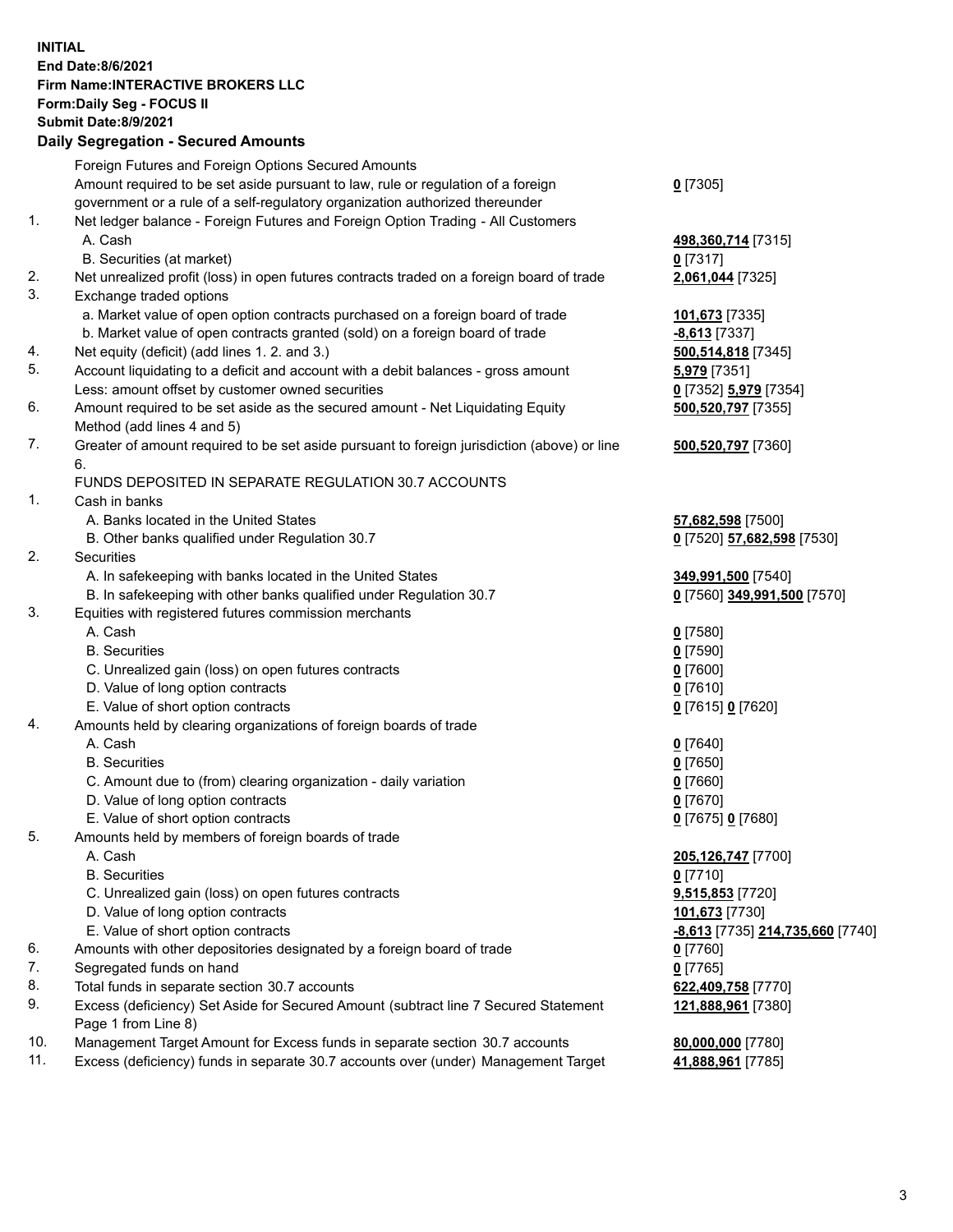**INITIAL End Date:8/6/2021 Firm Name:INTERACTIVE BROKERS LLC Form:Daily Seg - FOCUS II Submit Date:8/9/2021 Daily Segregation - Segregation Statement** SEGREGATION REQUIREMENTS(Section 4d(2) of the CEAct) 1. Net ledger balance A. Cash **6,752,467,561** [7010] B. Securities (at market) **0** [7020] 2. Net unrealized profit (loss) in open futures contracts traded on a contract market **42,408,054** [7030] 3. Exchange traded options A. Add market value of open option contracts purchased on a contract market **289,328,974** [7032] B. Deduct market value of open option contracts granted (sold) on a contract market **-235,903,225** [7033] 4. Net equity (deficit) (add lines 1, 2 and 3) **6,848,301,364** [7040] 5. Accounts liquidating to a deficit and accounts with debit balances - gross amount **1,234,682** [7045] Less: amount offset by customer securities **0** [7047] **1,234,682** [7050] 6. Amount required to be segregated (add lines 4 and 5) **6,849,536,046** [7060] FUNDS IN SEGREGATED ACCOUNTS 7. Deposited in segregated funds bank accounts A. Cash **1,434,608,822** [7070] B. Securities representing investments of customers' funds (at market) **3,247,358,825** [7080] C. Securities held for particular customers or option customers in lieu of cash (at market) **0** [7090] 8. Margins on deposit with derivatives clearing organizations of contract markets A. Cash **1,992,093,387** [7100] B. Securities representing investments of customers' funds (at market) **323,706,094** [7110] C. Securities held for particular customers or option customers in lieu of cash (at market) **0** [7120] 9. Net settlement from (to) derivatives clearing organizations of contract markets **4,882,536** [7130] 10. Exchange traded options A. Value of open long option contracts **289,193,313** [7132] B. Value of open short option contracts **-235,895,977** [7133] 11. Net equities with other FCMs A. Net liquidating equity **0** [7140] B. Securities representing investments of customers' funds (at market) **0** [7160] C. Securities held for particular customers or option customers in lieu of cash (at market) **0** [7170] 12. Segregated funds on hand **0** [7150] 13. Total amount in segregation (add lines 7 through 12) **7,055,947,000** [7180] 14. Excess (deficiency) funds in segregation (subtract line 6 from line 13) **206,410,954** [7190] 15. Management Target Amount for Excess funds in segregation **155,000,000** [7194]

16. Excess (deficiency) funds in segregation over (under) Management Target Amount Excess

**51,410,954** [7198]